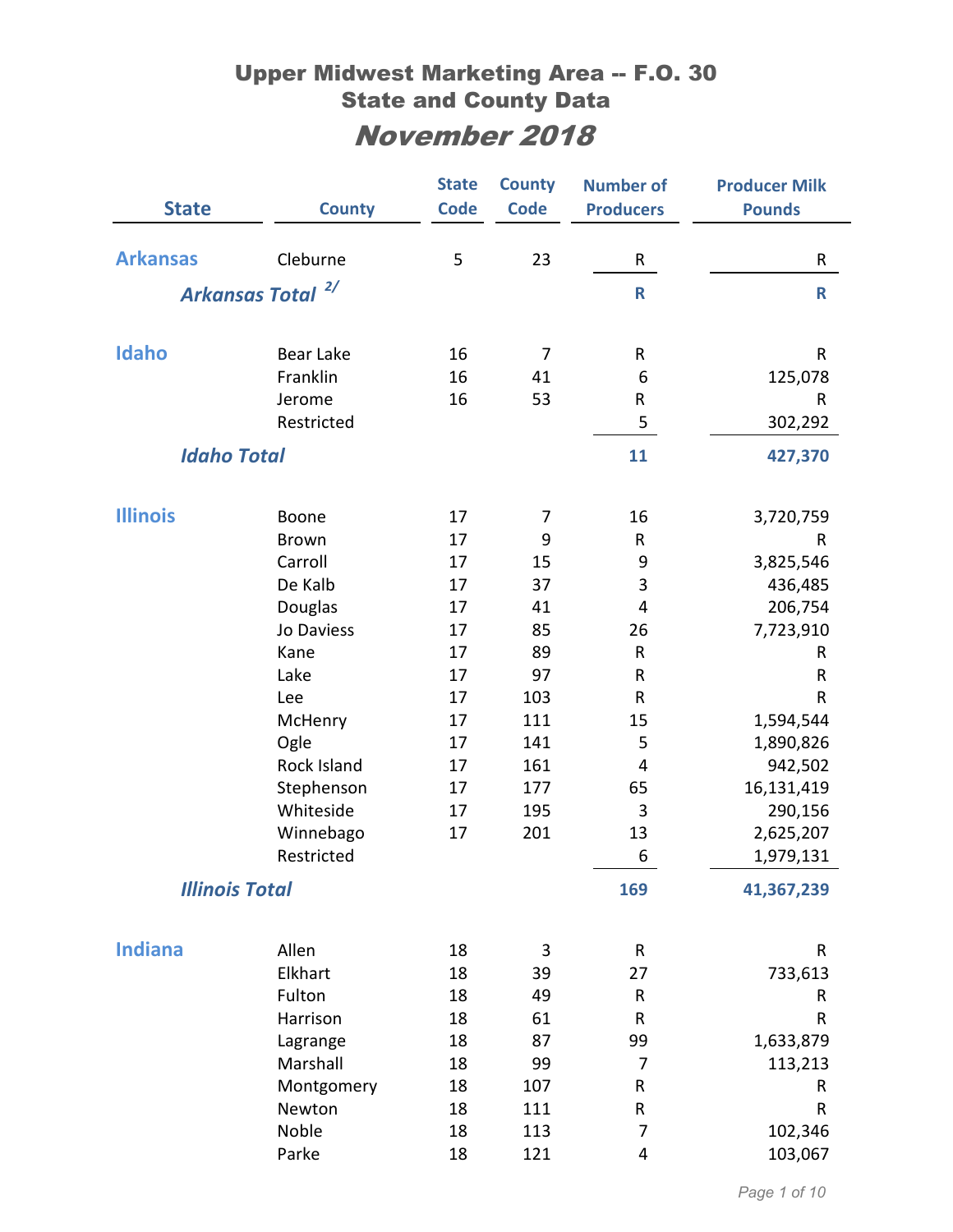|                      |               | <b>State</b> | <b>County</b> | <b>Number of</b> | <b>Producer Milk</b> |
|----------------------|---------------|--------------|---------------|------------------|----------------------|
| <b>State</b>         | <b>County</b> | <b>Code</b>  | <b>Code</b>   | <b>Producers</b> | <b>Pounds</b>        |
|                      |               |              |               |                  |                      |
| Indiana (continued)  |               |              |               |                  |                      |
|                      | Rush          | 18           | 139           | R                | R                    |
|                      | St. Joseph    | 18           | 141           | R                | R                    |
|                      | Wayne         | 18           | 177           | 3                | 24,933               |
|                      | Restricted    |              |               | 9                | 4,347,891            |
| <b>Indiana Total</b> |               |              |               | 156              | 7,058,942            |
|                      |               |              |               |                  |                      |
| <b>lowa</b>          | Allamakee     | 19           | 5             | 21               | 8,350,814            |
|                      | Benton        | 19           | 11            | R                | R                    |
|                      | <b>Bremer</b> | 19           | 17            | $\overline{4}$   | 265,915              |
|                      | Buchanan      | 19           | 19            | 15               | 542,434              |
|                      | <b>Butler</b> | 19           | 23            | R                | R                    |
|                      | Cerro Gordo   | 19           | 33            | R                | R                    |
|                      | Chickasaw     | 19           | 37            | 11               | 2,335,218            |
|                      | Clay          | 19           | 41            | ${\sf R}$        | R                    |
|                      | Clayton       | 19           | 43            | 17               | 1,455,305            |
|                      | Davis         | 19           | 51            | 15               | 471,646              |
|                      | Decatur       | 19           | 53            | R                | R                    |
|                      | Delaware      | 19           | 55            | 6                | 319,186              |
|                      | Dubuque       | 19           | 61            | 12               | 2,269,331            |
|                      | Fayette       | 19           | 65            | 11               | 2,095,211            |
|                      | Floyd         | 19           | 67            | 7                | 1,180,529            |
|                      | Hancock       | 19           | 81            | R                | R                    |
|                      | Henry         | 19           | 87            | ${\sf R}$        | R                    |
|                      | Howard        | 19           | 89            | 25               | 5,192,494            |
|                      | Ida           | 19           | 93            | ${\sf R}$        | R                    |
|                      | Jackson       | 19           | 97            | ${\sf R}$        | R                    |
|                      | Johnson       | 19           | 103           | 17               | 531,362              |
|                      | Jones         | 19           | 105           | ${\sf R}$        | R                    |
|                      | Keokuk        | 19           | 107           | R                | R                    |
|                      | Kossuth       | 19           | 109           | R                | R                    |
|                      | Linn          | 19           | 113           | R                | R                    |
|                      | Lucas         | 19           | 117           | ${\sf R}$        | ${\sf R}$            |
|                      | Lyon          | 19           | 119           | R                | R                    |
|                      | Marion        | 19           | 125           | R                | R                    |
|                      | Mitchell      | 19           | 131           | 10               | 1,575,809            |
|                      | O'Brien       | 19           | 141           | ${\sf R}$        | R                    |
|                      | Osceola       | 19           | 143           | ${\sf R}$        | ${\sf R}$            |
|                      | Scott         | 19           | 163           | R                | R                    |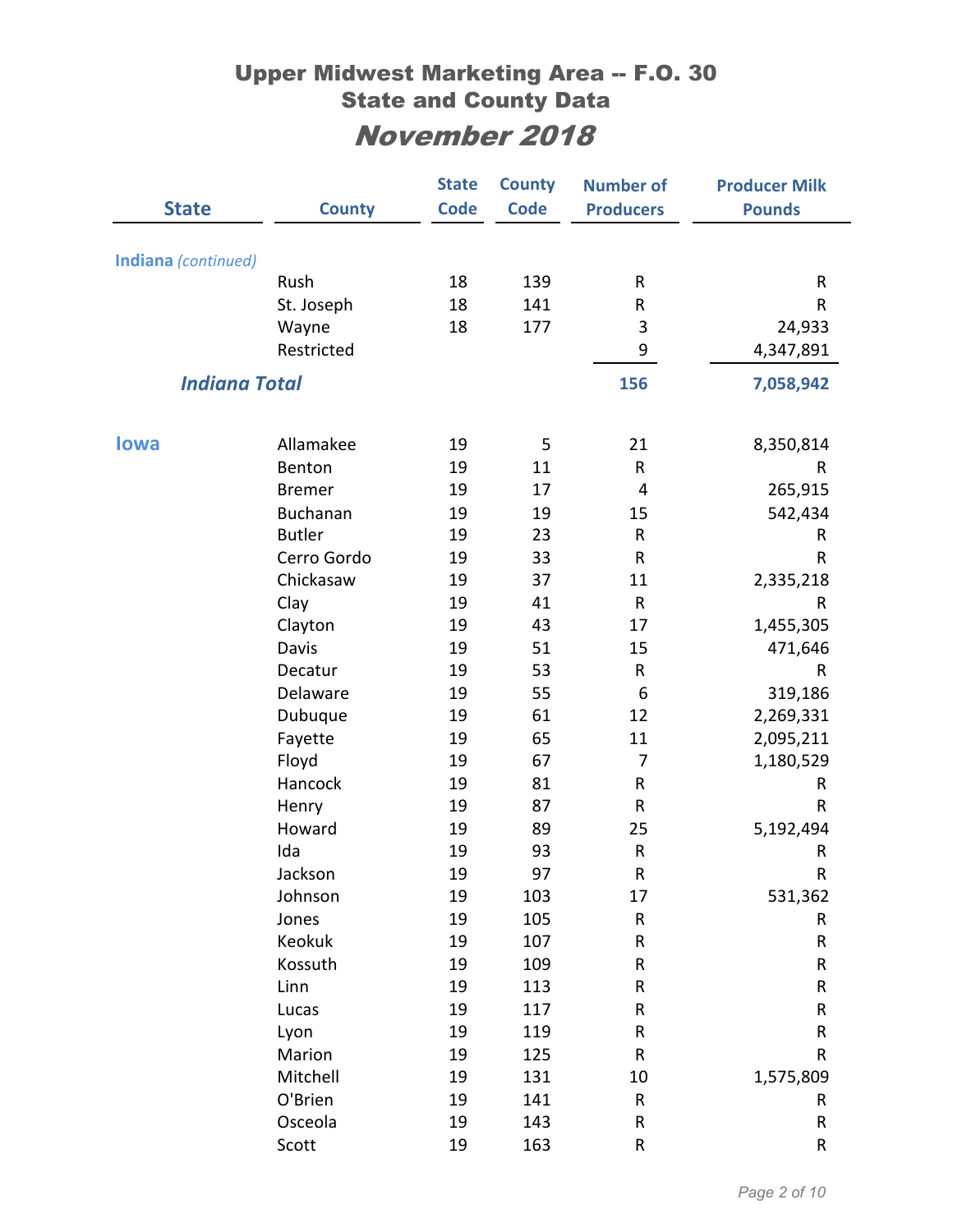|                         |               | <b>State</b> | <b>County</b> | <b>Number of</b> | <b>Producer Milk</b> |
|-------------------------|---------------|--------------|---------------|------------------|----------------------|
| <b>State</b>            | <b>County</b> | <b>Code</b>  | <b>Code</b>   | <b>Producers</b> | <b>Pounds</b>        |
|                         |               |              |               |                  |                      |
| <b>lowa</b> (continued) |               |              |               |                  |                      |
|                         | <b>Sioux</b>  | 19           | 167           | 5                | 30,507,605           |
|                         | Van Buren     | 19           | 177           | 3                | 215,415              |
|                         | Warren        | 19           | 181           | 3                | 154,610              |
|                         | Washington    | 19           | 183           | 24               | 554,468              |
|                         | Wayne         | 19           | 185           | 10               | 327,064              |
|                         | Winnebago     | 19           | 189           | $\mathsf{R}$     | R                    |
|                         | Winneshiek    | 19           | 191           | 40               | 12,047,503           |
|                         | Woodbury      | 19           | 193           | $\mathsf{R}$     | R                    |
|                         | Worth         | 19           | 195           | $\mathsf{R}$     | R                    |
|                         | Restricted    |              |               | 28               | 35,518,265           |
| <b>Iowa Total</b>       |               |              |               | 284              | 105,910,184          |
| <b>Kentucky</b>         | Christian     | 21           | 47            | R                | R                    |
|                         | 2/            |              |               |                  |                      |
| <b>Kentucky Total</b>   |               |              |               | $\mathsf{R}$     | $\mathsf R$          |
| <b>Michigan</b>         | Alpena        | 26           | 7             | 4                | 112,767              |
|                         | Arenac        | 26           | 11            | R                | R                    |
|                         | Benzie        | 26           | 19            | $\mathsf{R}$     | R                    |
|                         | Cass          | 26           | 27            | $\mathsf{R}$     | R                    |
|                         | Clare         | 26           | 35            | 11               | 162,750              |
|                         | Clinton       | 26           | 37            | 6                | 966,082              |
|                         | Delta         | 26           | 41            | 3                | 303,883              |
|                         | Dickinson     | 26           | 43            | R                | R                    |
|                         | Eaton         | 26           | 45            | 5                | 88,802               |
|                         | Gratiot       | 26           | 57            | R                | R                    |
|                         | Hillsdale     | 26           | 59            | ${\sf R}$        | ${\sf R}$            |
|                         | Huron         | 26           | 63            | ${\sf R}$        | ${\sf R}$            |
|                         | Ingham        | 26           | 65            | R                | ${\sf R}$            |
|                         | Ionia         | 26           | 67            | R                | ${\sf R}$            |
|                         | Isabella      | 26           | 73            | R                | R                    |
|                         | Kent          | 26           | 81            | ${\sf R}$        | ${\sf R}$            |
|                         | Mason         | 26           | 105           | R                | R                    |
|                         | Menominee     | 26           | 109           | 17               | 5,534,021            |
|                         | Montcalm      | 26           | 117           | ${\sf R}$        | R                    |
|                         | Montmorency   | 26           | 119           | R                | R                    |
|                         | Muskegon      | 26           | 121           | $\boldsymbol{6}$ | 229,016              |
|                         | Newaygo       | 26           | 123           | 5                | 155,799              |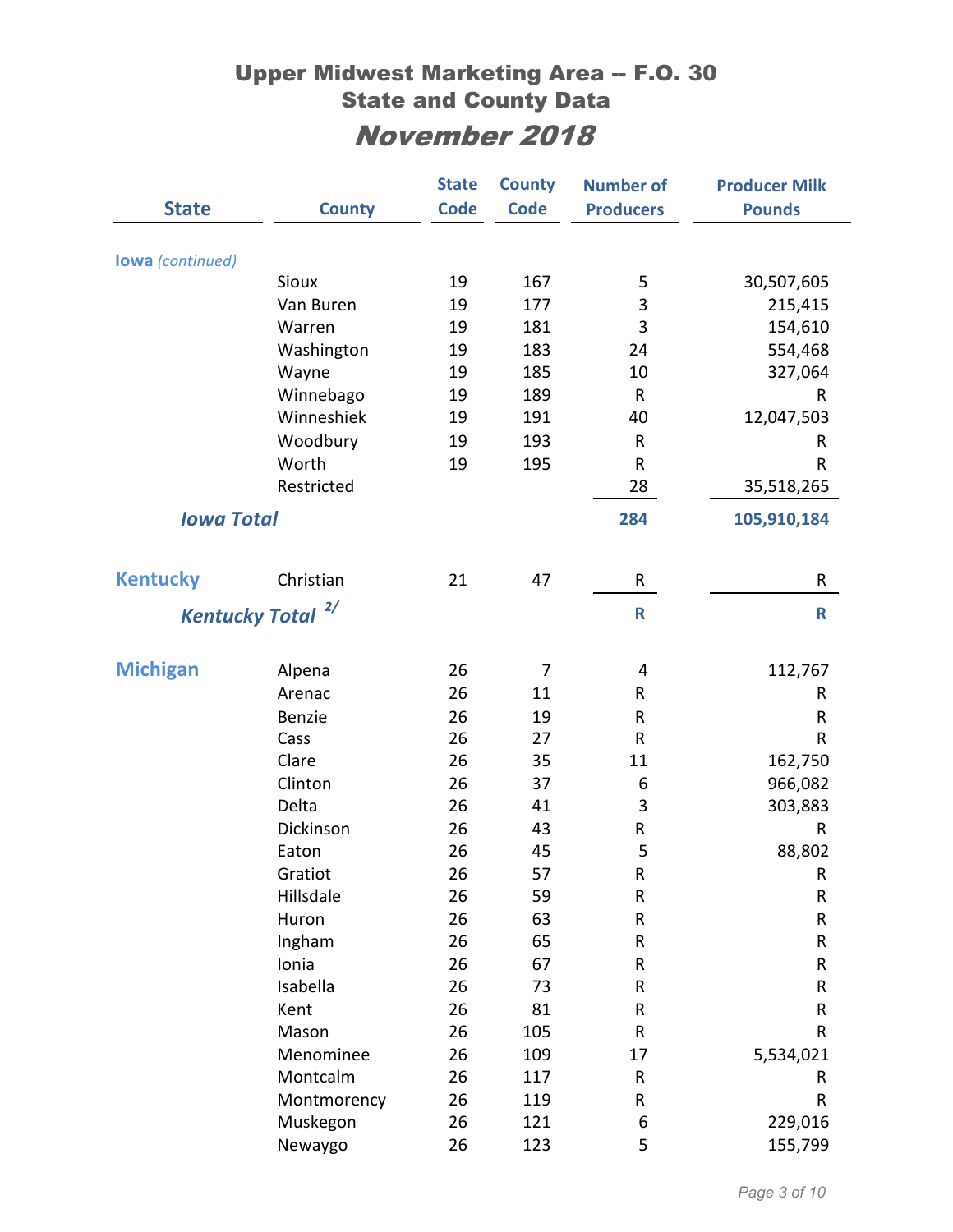|                      |                       | <b>State</b> | <b>County</b> | <b>Number of</b> | <b>Producer Milk</b> |
|----------------------|-----------------------|--------------|---------------|------------------|----------------------|
| <b>State</b>         | <b>County</b>         | <b>Code</b>  | <b>Code</b>   | <b>Producers</b> | <b>Pounds</b>        |
|                      |                       |              |               |                  |                      |
| Michigan (continued) |                       |              |               |                  |                      |
|                      | Osceola               | 26           | 133           | R                | $\mathsf{R}$         |
|                      | Oscoda                | 26           | 135           | 4                | 66,528               |
|                      | Ottawa                | 26           | 139           | 4                | 77,213               |
|                      | St. Joseph            | 26           | 149           | R                | $\mathsf{R}$         |
|                      | Sanilac               | 26           | 151           | 12               | 353,034              |
|                      | Tuscola               | 26           | 157           | 6                | 687,373              |
|                      | Wexford               | 26           | 165           | ${\sf R}$        | R                    |
|                      | Restricted            |              |               | 24               | 2,150,496            |
|                      | <b>Michigan Total</b> |              |               | 107              | 10,887,764           |
|                      |                       |              |               |                  |                      |
| <b>Minnesota</b>     | Aitkin                | 27           | $\mathbf 1$   | ${\sf R}$        | R                    |
|                      | <b>Becker</b>         | 27           | 5             | 31               | 4,143,742            |
|                      | Benton                | 27           | 9             | 55               | 13,146,683           |
|                      | <b>Blue Earth</b>     | 27           | 13            | $\mathsf{R}$     | R                    |
|                      | <b>Brown</b>          | 27           | 15            | 11               | 2,134,729            |
|                      | Carlton               | 27           | 17            | 8                | 386,110              |
|                      | Carver                | 27           | 19            | 48               | 8,275,080            |
|                      | Cass                  | 27           | 21            | ${\sf R}$        | R                    |
|                      | Chippewa              | 27           | 23            | ${\sf R}$        | $\sf R$              |
|                      | Chisago               | 27           | 25            | 10               | 1,041,068            |
|                      | Clay                  | 27           | 27            | ${\sf R}$        | R                    |
|                      | Clearwater            | 27           | 29            | R                | $\mathsf R$          |
|                      | Cottonwood            | 27           | 33            | ${\sf R}$        | $\sf R$              |
|                      | Crow Wing             | 27           | 35            | 6                | 554,411              |
|                      | Dakota                | 27           | 37            | 19               | 4,861,980            |
|                      | Dodge                 | 27           | 39            | 16               | 3,348,588            |
|                      | Douglas               | 27           | 41            | 24               | 1,664,879            |
|                      | Faribault             | 27           | 43            | $\mathsf 3$      | 1,648,261            |
|                      | Fillmore              | 27           | 45            | 56               | 17,032,132           |
|                      | Freeborn              | 27           | 47            | ${\sf R}$        | ${\sf R}$            |
|                      | Goodhue               | 27           | 49            | 94               | 26,883,719           |
|                      | Hennepin              | 27           | 53            | 7                | 741,686              |
|                      | Houston               | 27           | 55            | 50               | 13,621,591           |
|                      | Hubbard               | 27           | 57            | 4                | 241,921              |
|                      | Isanti                | 27           | 59            | 5                | 2,317,698            |
|                      | Jackson               | 27           | 63            | ${\sf R}$        | R                    |
|                      | Kanabec               | 27           | 65            | 5                | 111,371              |
|                      | Kandiyohi             | 27           | 67            | 15               | 14,613,425           |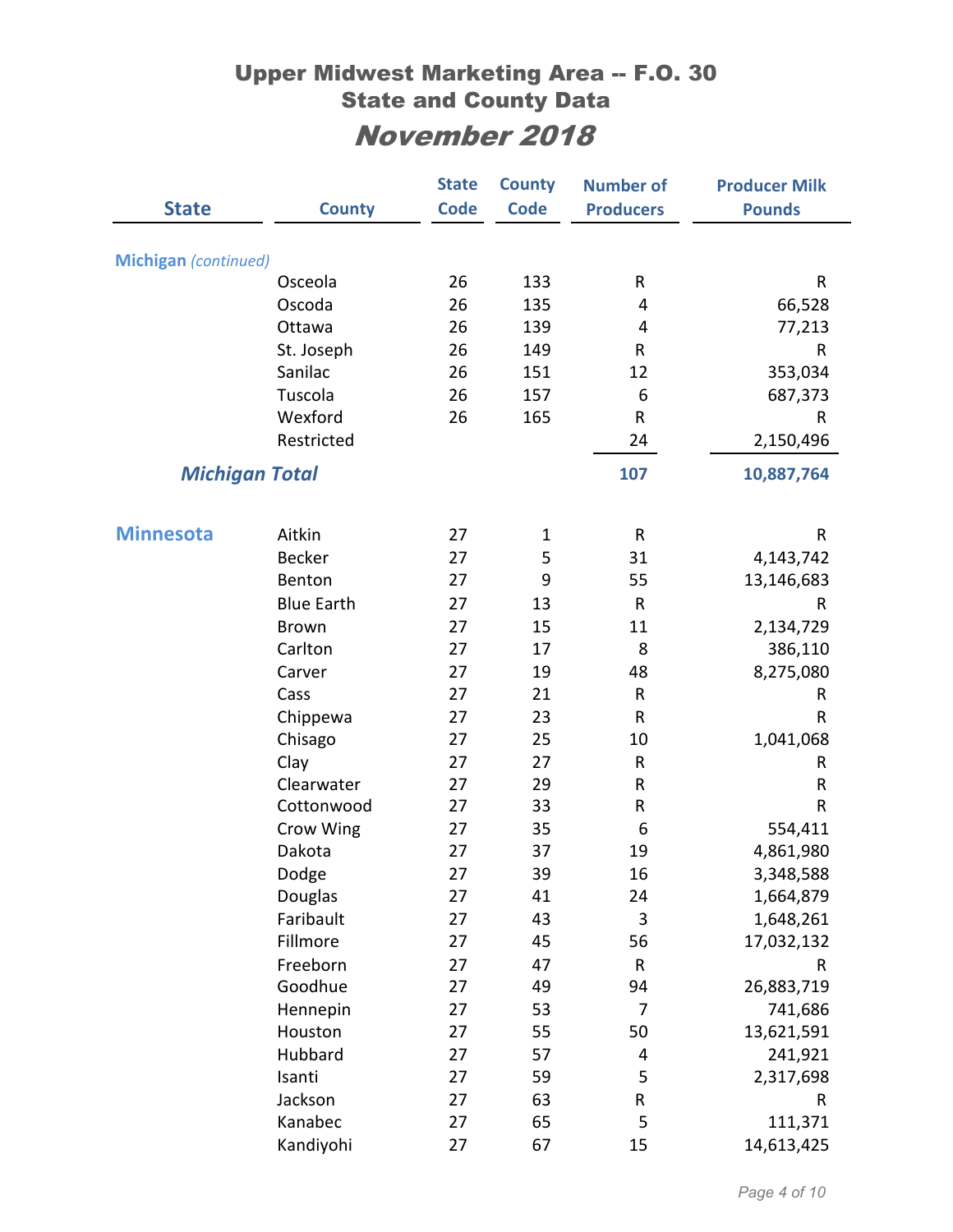|                              |                   | <b>State</b> | <b>County</b> | <b>Number of</b> | <b>Producer Milk</b> |
|------------------------------|-------------------|--------------|---------------|------------------|----------------------|
| <b>State</b>                 | <b>County</b>     | <b>Code</b>  | <b>Code</b>   | <b>Producers</b> | <b>Pounds</b>        |
|                              |                   |              |               |                  |                      |
| <b>Minnesota</b> (continued) |                   |              |               |                  |                      |
|                              | Koochiching       | 27           | 71            | $\sf R$          | R                    |
|                              | Le Sueur          | 27           | 79            | 11               | 9,825,694            |
|                              | Lincoln           | 27           | 81            | R                | R                    |
|                              | Lyon              | 27           | 83            | R                | R                    |
|                              | McLeod            | 27           | 85            | 26               | 5,503,189            |
|                              | Mahnomen          | 27           | 87            | 5                | 2,110,231            |
|                              | Marshall          | 27           | 89            | 3                | 139,138              |
|                              | Martin            | 27           | 91            | 3                | 312,463              |
|                              | Meeker            | 27           | 93            | 7                | 5,380,668            |
|                              | <b>Mille Lacs</b> | 27           | 95            | 17               | 1,228,685            |
|                              | Morrison          | 27           | 97            | 128              | 28,146,918           |
|                              | Mower             | 27           | 99            | 15               | 3,858,001            |
|                              | Murray            | 27           | 101           | $\overline{4}$   | 1,124,798            |
|                              | Nicollet          | 27           | 103           | 11               | 12,202,729           |
|                              | <b>Nobles</b>     | 27           | 105           | R                | R                    |
|                              | Norman            | 27           | 107           | R                | $\sf R$              |
|                              | Olmsted           | 27           | 109           | 32               | 9,123,758            |
|                              | <b>Otter Tail</b> | 27           | 111           | 90               | 11,811,968           |
|                              | Pennington        | 27           | 113           | R                | R                    |
|                              | Pine              | 27           | 115           | 30               | 1,508,406            |
|                              | Pipestone         | 27           | 117           | 9                | 10,132,453           |
|                              | Polk              | 27           | 119           | 9                | 1,108,972            |
|                              | Pope              | 27           | 121           | 16               | 4,163,316            |
|                              | Ramsey            | 27           | 123           | R                | R                    |
|                              | <b>Red Lake</b>   | 27           | 125           | 3                | 1,712,275            |
|                              | Redwood           | 27           | 127           | 3                | 629,927              |
|                              | Renville          | 27           | 129           | 8                | 2,695,843            |
|                              | Rice              | 27           | 131           | 39               | 9,043,035            |
|                              | Rock              | 27           | 133           | R                | ${\sf R}$            |
|                              | Roseau            | 27           | 135           | 3                | 264,622              |
|                              | Scott             | 27           | 139           | 25               | 4,538,503            |
|                              | Sherburne         | 27           | 141           | 8                | 1,890,143            |
|                              | Sibley            | 27           | 143           | 19               | 5,515,371            |
|                              | <b>Stearns</b>    | 27           | 145           | 286              | 58,813,045           |
|                              | Steele            | 27           | 147           | 16               | 1,435,419            |
|                              | Stevens           | 27           | 149           | 11               | 48,878,422           |
|                              | Swift             | 27           | 151           | 8                | 5,588,618            |
|                              | Todd              | 27           | 153           | 66               | 8,473,209            |
|                              | Traverse          | 27           | 155           | R                | R                    |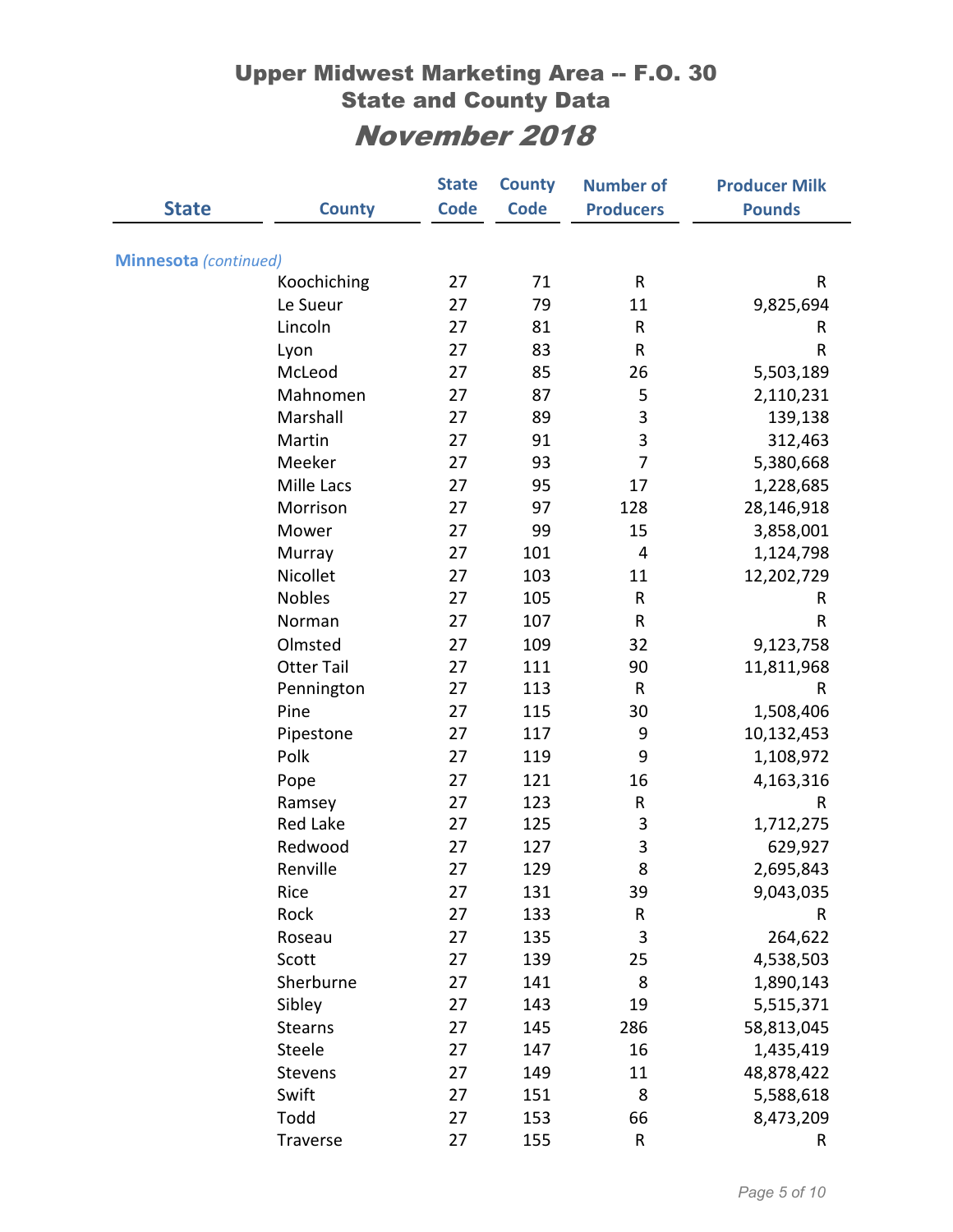|                              |                                | <b>State</b> | <b>County</b> | <b>Number of</b> | <b>Producer Milk</b> |
|------------------------------|--------------------------------|--------------|---------------|------------------|----------------------|
| <b>State</b>                 | <b>County</b>                  | <b>Code</b>  | <b>Code</b>   | <b>Producers</b> | <b>Pounds</b>        |
|                              |                                |              |               |                  |                      |
| <b>Minnesota</b> (continued) |                                |              |               |                  |                      |
|                              | Wabasha                        | 27           | 157           | 90<br>21         | 17,554,273           |
|                              | Wadena<br>Waseca               | 27<br>27     | 159<br>161    | 5                | 2,341,928            |
|                              | Washington                     | 27           | 163           | 11               | 499,560<br>609,098   |
|                              | Winona                         | 27           | 169           | 86               | 31,649,019           |
|                              | Wright                         | 27           | 171           | 44               | 10,991,346           |
|                              | <b>Yellow Medicine</b>         | 27           | 173           | 3                | 1,247,894            |
|                              | Restricted                     |              |               | 26               | 19,556,629           |
|                              |                                |              |               |                  |                      |
| <b>Minnesota Total</b>       |                                |              |               | 1,664            | 458,378,640          |
| <b>Missouri</b>              | Carroll                        | 29           | 33            | $\mathsf{R}$     | R                    |
|                              | Dade                           | 29           | 57            | R                | ${\sf R}$            |
|                              | <b>Dallas</b>                  | 29           | 59            | R                | $\mathsf{R}$         |
|                              | <b>Daviess</b>                 | 29           | 61            | 3                | 159,739              |
|                              | Grundy                         | 29           | 79            | R                | R                    |
|                              | Knox                           | 29           | 103           | R                | R                    |
|                              | Livingston                     | 29           | 117           | 3                | 132,462              |
|                              | Mcdonald                       | 29           | 119           | 3                | 59,370               |
|                              | Scotland                       | 29           | 199           | $\overline{7}$   | 418,022              |
|                              | Webster                        | 29           | 225           | R                | ${\sf R}$            |
|                              | Wright                         | 29           | 229           | 4                | 125,676              |
|                              | Restricted                     |              |               | 7                | 300,396              |
| <b>Missouri Total</b>        |                                |              |               | 27               | 1,195,665            |
|                              |                                |              |               |                  |                      |
| <b>Nebraska</b>              | Dixon                          | 31           | 51            | R                | R                    |
|                              | Nebraska Total <sup>2/</sup>   |              |               | $\mathbf R$      | $\mathsf{R}$         |
| <b>New Mexico</b>            |                                |              |               |                  |                      |
|                              | Roosevelt                      | 35           | 41            | R                | R                    |
|                              | New Mexico Total <sup>2/</sup> |              |               | $\mathsf{R}$     | $\mathbf R$          |
| <b>North Dakota</b>          | Cass                           | 38           | 17            | R                | R                    |
|                              | Foster                         | 38           | 31            | R                | R                    |
|                              | La Moure                       | 38           | 45            | R                | ${\sf R}$            |
|                              | Logan                          | 38           | 47            | ${\sf R}$        | ${\sf R}$            |
|                              | Ransom                         | 38           | 73            | R                | R                    |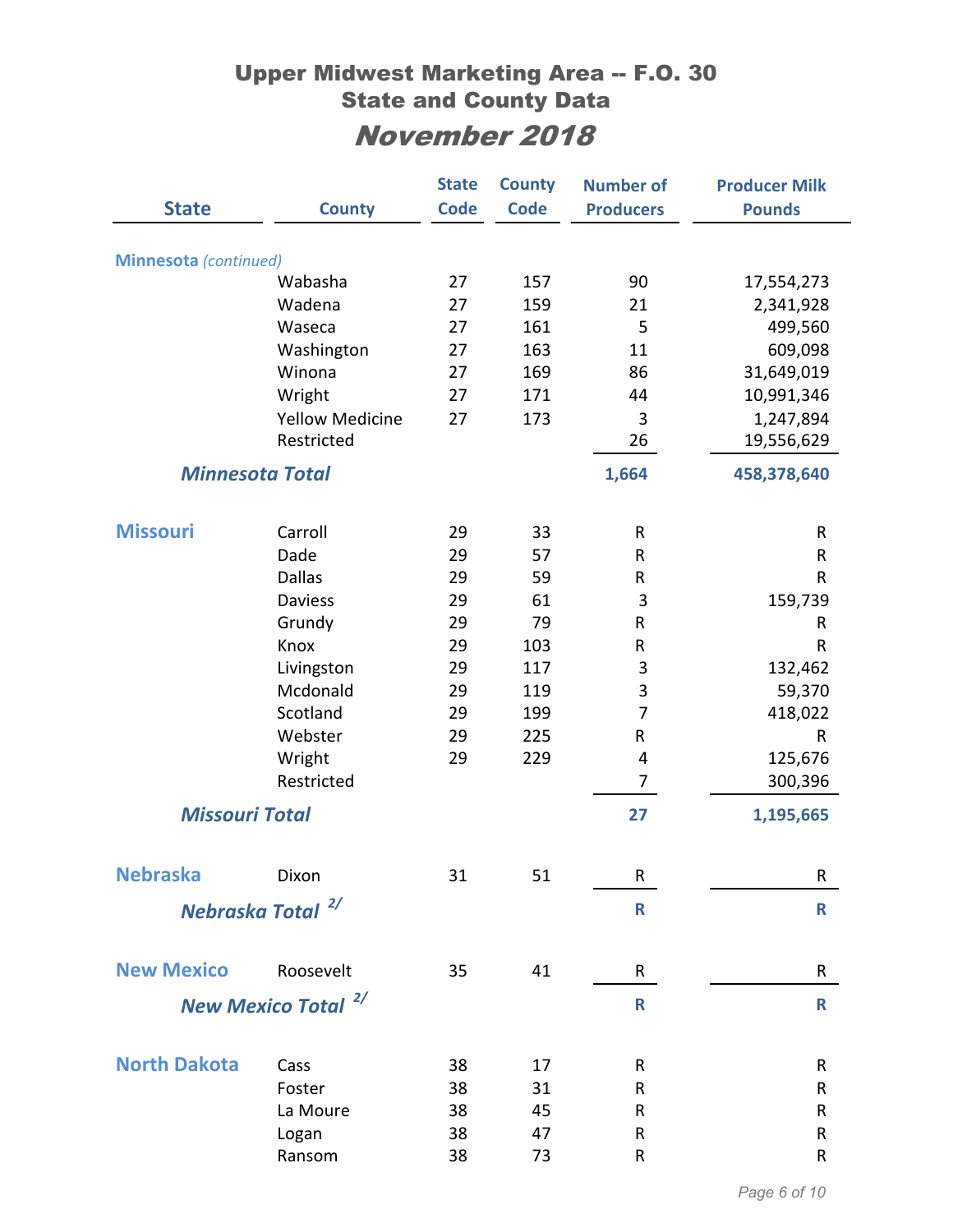| <b>State</b>                 | <b>County</b>             | <b>State</b><br><b>Code</b> | <b>County</b><br><b>Code</b> | <b>Number of</b><br><b>Producers</b> | <b>Producer Milk</b><br><b>Pounds</b> |
|------------------------------|---------------------------|-----------------------------|------------------------------|--------------------------------------|---------------------------------------|
|                              |                           |                             |                              |                                      |                                       |
| North Dakota (continued)     |                           |                             |                              |                                      |                                       |
|                              | Richland                  | 38                          | 77                           | R                                    | $\sf R$                               |
|                              | Sargent                   | 38                          | 81                           | R                                    | R                                     |
|                              | Stutsman                  | 38                          | 93                           | R                                    | R                                     |
|                              | Restricted                |                             |                              | 10                                   | 12,330,390                            |
|                              | <b>North Dakota Total</b> |                             |                              | 10                                   | 12,330,390                            |
|                              |                           |                             |                              |                                      |                                       |
| <b>Ohio</b>                  | Adams<br>Ashland          | 39                          | $\mathbf 1$                  | R                                    | R                                     |
|                              | Ashtabula                 | 39                          | 5<br>7                       | R                                    | R                                     |
|                              | Carroll                   | 39<br>39                    | 19                           | R<br>5                               | R                                     |
|                              | Coshocton                 | 39                          | 31                           | 4                                    | 27,337<br>16,105                      |
|                              | Darke                     | 39                          | 37                           | R                                    | R                                     |
|                              | Gallia                    | 39                          | 53                           | R                                    | R                                     |
|                              | Geauga                    | 39                          | 55                           | 4                                    | 19225                                 |
|                              | Highland                  | 39                          | 71                           | 5                                    | 13947                                 |
|                              | Holmes                    | 39                          | 75                           | 18                                   | 138,272                               |
|                              | Jackson                   | 39                          | 79                           | R                                    | R                                     |
|                              | Knox                      | 39                          | 83                           | R                                    | R                                     |
|                              | Logan                     | 39                          | 91                           | 10                                   | 74,358                                |
|                              | Lucas                     | 39                          | 95                           | R                                    | ${\sf R}$                             |
|                              | Mercer                    | 39                          | 107                          | R                                    | R                                     |
|                              | Miami                     | 39                          | 109                          | R                                    | $\sf R$                               |
|                              | Morrow                    | 39                          | 117                          | R                                    | ${\sf R}$                             |
|                              | Pickaway                  | 39                          | 129                          | R                                    | ${\sf R}$                             |
|                              | Pike                      | 39                          | 131                          | $\sf R$                              | ${\sf R}$                             |
|                              | Portage                   | 39                          | 133                          | R                                    | R                                     |
|                              | Richland                  | 39                          | 139                          | R                                    | $\mathsf R$                           |
|                              | Ross                      | 39                          | 141                          | R                                    | R                                     |
|                              | Trumbull                  | 39                          | 155                          | R                                    | R                                     |
|                              | Tuscarawas                | 39                          | 157                          | 10                                   | 94,330                                |
|                              | Washington                | 39                          | 167                          | R                                    | R                                     |
|                              | Wayne                     | 39                          | 169                          | 5                                    | 74,997                                |
|                              | Restricted                |                             |                              | 21                                   | 177,862                               |
| <b>Ohio Total</b>            |                           |                             |                              | 82                                   | 636,433                               |
| <b>Oklahoma</b>              | Mayes                     | 40                          | 97                           | R                                    | R                                     |
|                              |                           |                             |                              |                                      |                                       |
| Oklahoma Total <sup>2/</sup> |                           |                             |                              | $\mathbf R$                          | R                                     |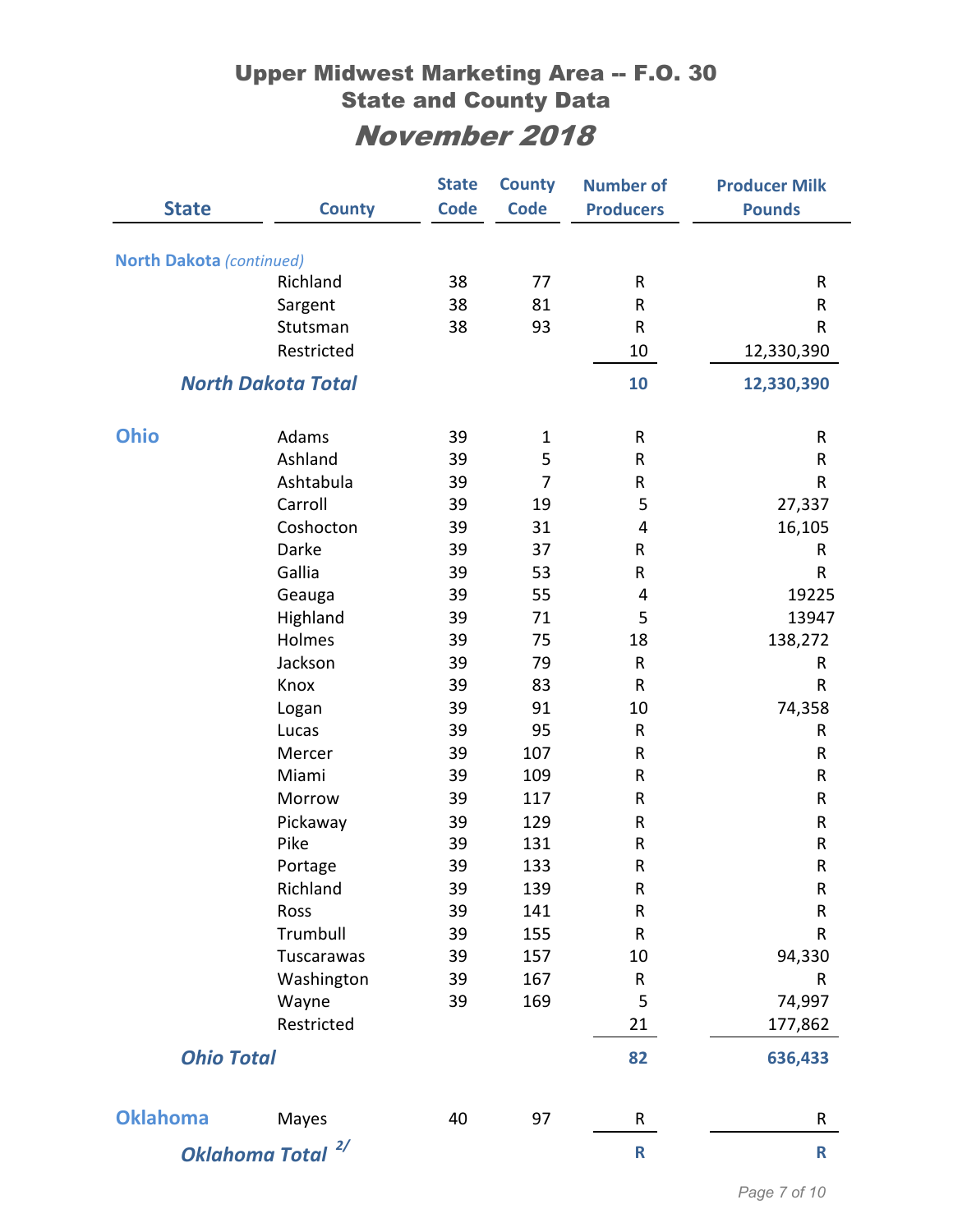|                     |                           | <b>State</b> | <b>County</b>  | <b>Number of</b> | <b>Producer Milk</b> |
|---------------------|---------------------------|--------------|----------------|------------------|----------------------|
| <b>State</b>        | <b>County</b>             | <b>Code</b>  | <b>Code</b>    | <b>Producers</b> | <b>Pounds</b>        |
|                     |                           |              |                |                  |                      |
| <b>South Dakota</b> | <b>Beadle</b>             | 46           | 5              | R                | R                    |
|                     | <b>Brookings</b>          | 46           | 11             | 5                | 7,668,614            |
|                     | <b>Brown</b>              | 46           | 13             | R                | R                    |
|                     | Codington                 | 46           | 29             | R                | R                    |
|                     | Day                       | 46           | 37             | R                | ${\sf R}$            |
|                     | Deuel                     | 46           | 39             | R                | R                    |
|                     | Edmunds                   | 46           | 45             | ${\sf R}$        | ${\sf R}$            |
|                     | Faulk                     | 46           | 49             | R                | R                    |
|                     | Grant                     | 46           | 51             | 5                | 863,994              |
|                     | Hanson                    | 46           | 61             | R                | R                    |
|                     | Kingsbury                 | 46           | 77             | R                | R                    |
|                     | Lake                      | 46           | 79             | 3                | 82315                |
|                     | <b>McCook</b>             | 46           | 87             | 3                | 5353560              |
|                     | Mcpherson                 | 46           | 89             | R                | ${\sf R}$            |
|                     | Minnehaha                 | 46           | 99             | 4                | 10,983,023           |
|                     | Roberts                   | 46           | 109            | R                | R                    |
|                     | Spink                     | 46           | 115            | ${\sf R}$        | R                    |
|                     | Turner                    | 46           | 125            | ${\sf R}$        | R                    |
|                     | Restricted                |              |                | 17               | 18,364,770           |
|                     | <b>South Dakota Total</b> |              |                | 37               | 43,316,276           |
| <b>Texas</b>        | <b>Bailey</b>             | 48           | 17             | R                | R                    |
|                     | Erath                     | 48           | 143            | R                | R                    |
|                     | Rockwall                  | 48           | 397            | R                | R                    |
|                     | Restricted                |              |                | 3                | 481,120              |
|                     |                           |              |                |                  |                      |
| <b>Texas Total</b>  |                           |              |                | 3                | 481,120              |
| <b>Utah</b>         | Cache                     | 49           | 5              | R                | R                    |
| <b>Utah Total</b>   | 2/                        |              |                | R                | R                    |
|                     |                           |              |                |                  |                      |
| <b>Wisconsin</b>    | Adams                     | 55           | $\mathbf 1$    | 12               | 11,200,709           |
|                     | Ashland                   | 55           | 3              | 3                | 430,675              |
|                     | Barron                    | 55           | 5              | 100              | 16,826,607           |
|                     | Bayfield                  | 55           | $\overline{7}$ | 8                | 382,662              |
|                     | <b>Brown</b>              | 55           | 9              | 124              | 100,716,344          |
|                     | <b>Buffalo</b>            | 55           | 11             | 97               | 18,276,949           |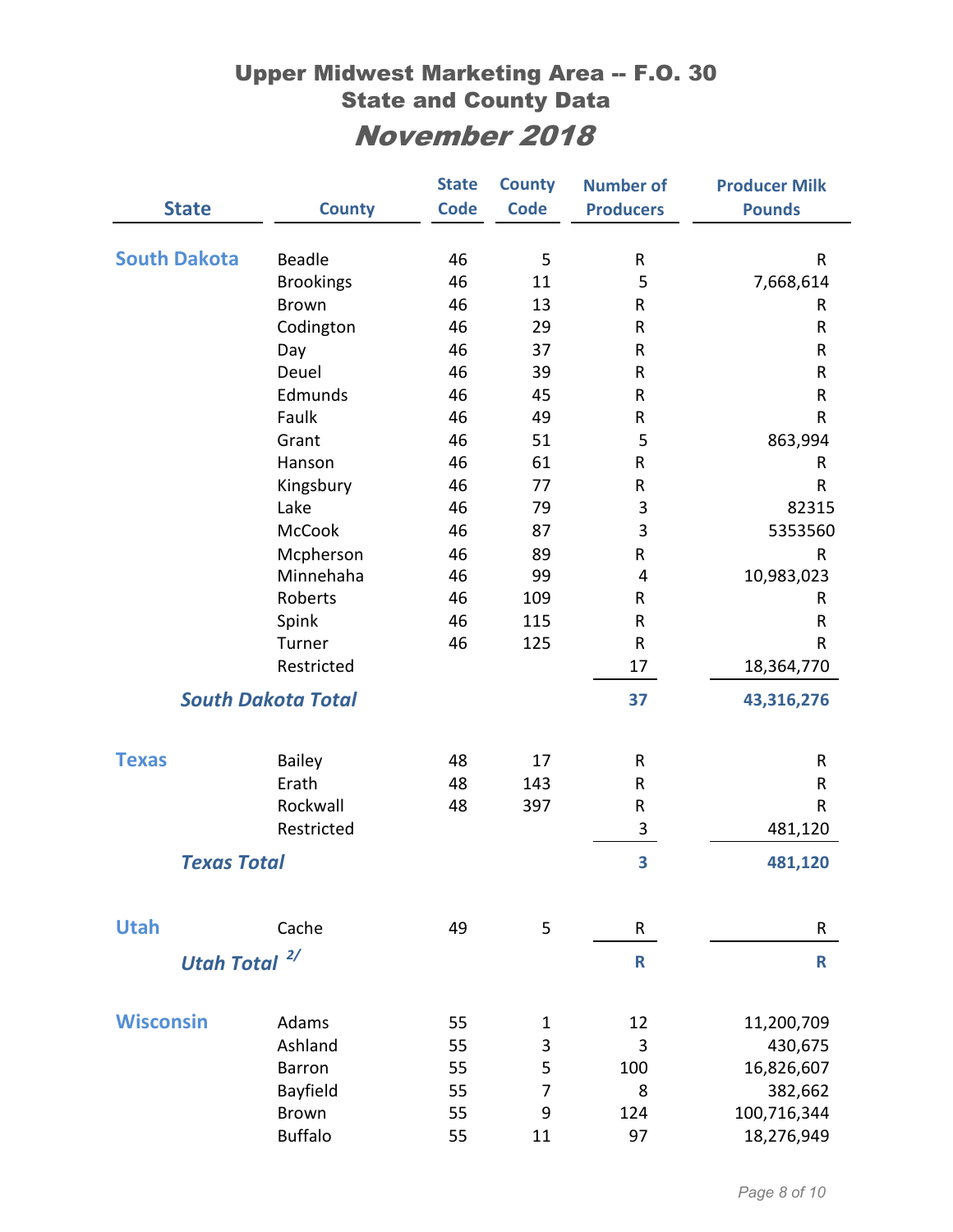|                              |                | <b>State</b> | <b>County</b> | <b>Number of</b> | <b>Producer Milk</b> |
|------------------------------|----------------|--------------|---------------|------------------|----------------------|
| <b>State</b>                 | <b>County</b>  | <b>Code</b>  | <b>Code</b>   | <b>Producers</b> | <b>Pounds</b>        |
|                              |                |              |               |                  |                      |
| <b>Wisconsin</b> (continued) |                |              |               |                  |                      |
|                              | <b>Burnett</b> | 55           | 13            | 13               | 2,374,787            |
|                              | Calumet        | 55           | 15            | 72               | 57,374,147           |
|                              | Chippewa       | 55           | 17            | 211              | 32,352,215           |
|                              | Clark          | 55           | 19            | 529              | 93,855,337           |
|                              | Columbia       | 55           | 21            | 74               | 28,566,047           |
|                              | Crawford       | 55           | 23            | 45               | 5,448,645            |
|                              | Dane           | 55           | 25            | 215              | 100,295,552          |
|                              | Dodge          | 55           | 27            | 203              | 66,623,044           |
|                              | Door           | 55           | 29            | 47               | 13,070,136           |
|                              | Douglas        | 55           | 31            | 3                | 174,999              |
|                              | Dunn           | 55           | 33            | 86               | 23,576,023           |
|                              | Eau Claire     | 55           | 35            | 53               | 8,597,678            |
|                              | Florence       | 55           | 37            | $\sf R$          | $\mathsf{R}$         |
|                              | Fond du Lac    | 55           | 39            | 192              | 113,570,579          |
|                              | Forest         | 55           | 41            | ${\sf R}$        | R                    |
|                              | Grant          | 55           | 43            | 222              | 45,509,174           |
|                              | Green          | 55           | 45            | 141              | 47,288,510           |
|                              | Green Lake     | 55           | 47            | 35               | 13,826,746           |
|                              | lowa           | 55           | 49            | 123              | 25,158,164           |
|                              | Iron           | 55           | 51            | R                | R                    |
|                              | Jackson        | 55           | 53            | 59               | 13,702,970           |
|                              | Jefferson      | 55           | 55            | 73               | 26,984,285           |
|                              | Juneau         | 55           | 57            | 52               | 14,901,559           |
|                              | Kenosha        | 55           | 59            | 15               | 4,389,173            |
|                              | Kewaunee       | 55           | 61            | 122              | 103,801,117          |
|                              | La Crosse      | 55           | 63            | 41               | 4,531,313            |
|                              | LaFayette      | 55           | 65            | 148              | 43,442,242           |
|                              | Langlade       | 55           | 67            | 37               | 9,474,892            |
|                              | Lincoln        | 55           | 69            | 32               | 5,270,847            |
|                              | Manitowoc      | 55           | 71            | 184              | 113,002,458          |
|                              | Marathon       | 55           | 73            | 382              | 86,635,657           |
|                              | Marinette      | 55           | 75            | 42               | 24,867,361           |
|                              | Marquette      | 55           | 77            | 19               | 9,652,182            |
|                              | Monroe         | 55           | 81            | 120              | 24,972,438           |
|                              | Oconto         | 55           | 83            | 91               | 44,349,378           |
|                              | Outagamie      | 55           | 87            | 143              | 70,417,577           |
|                              | Ozaukee        | 55           | 89            | 35               | 16,206,140           |
|                              | Pepin          | 55           | 91            | 43               | 12,237,594           |
|                              | Pierce         | 55           | 93            | 103              | 22,918,137           |